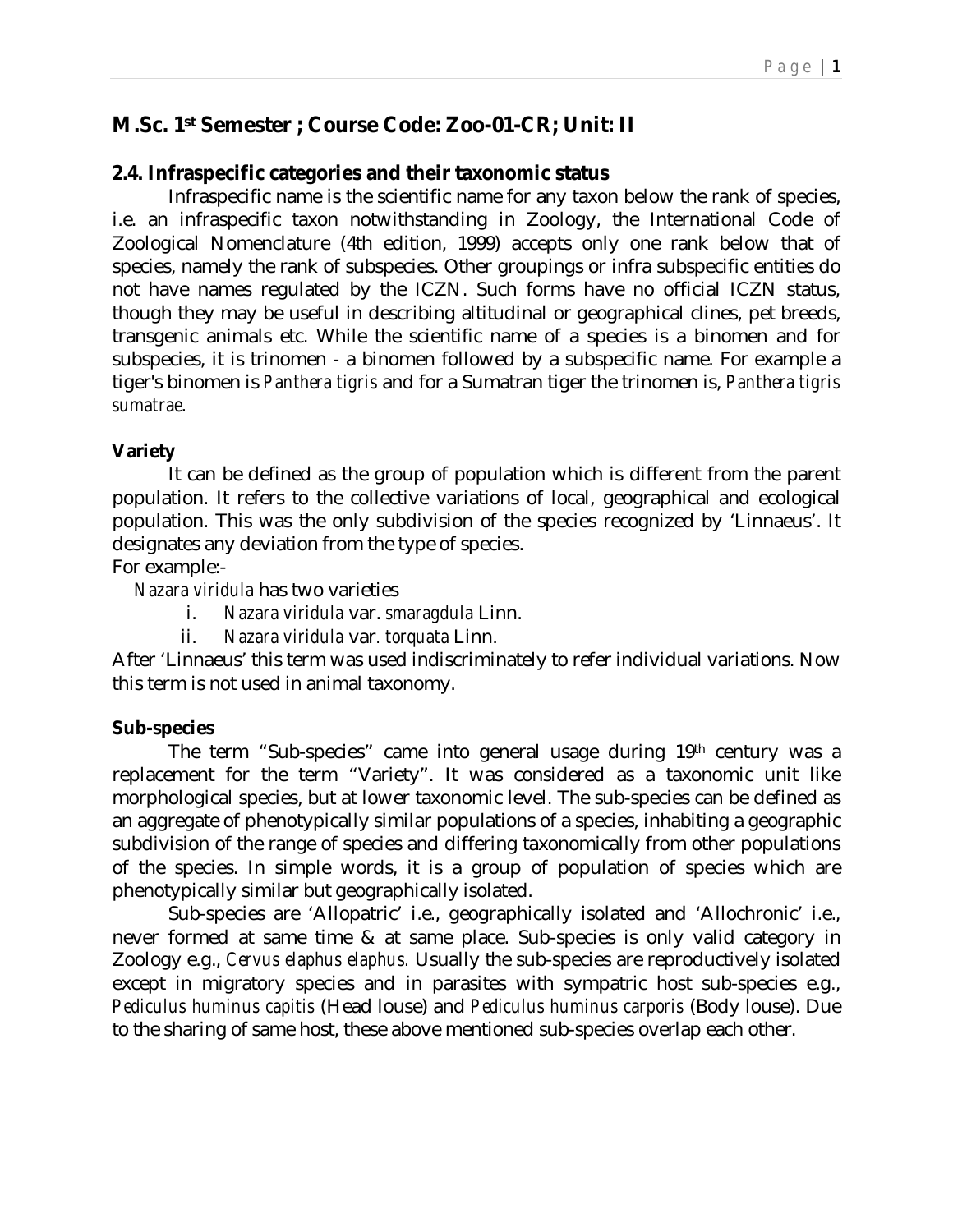## **Race**

It is defined as a category representing geographical isolates i.e., a group of individuals which are phenotypically different but found as a distinct group in a particular geographical area. It is not a recognised taxonomic category. Races are of two types:-

- **1. Biological race:-** are those races which are phenotypically similar but reproductively isolated. These are also referred as Sibling species e.g., *Anopheles maculipennis.*
- **2. Ecological race:-** Those races which differ in their ecological requirements are known to be ecological races. It is a valid category in Botany e.g., Savanna sparrow has two populations found in coastal areas and dry areas.

Since no two localities are exactly identical with respect to their environment, therefore every sub-species is at least theoretically also an ecological race.

## **Cline**

This term was coined by J.S. Huxley in 1939 for a character gradient. It is also not a recognised taxonomic term. Cline may be defined as the group of local population of a widely distributed species, which exhibit regular or gradual stepwise modification from one part of their geographic range to another. Cline originates due to reduction in gene flow between populations of a species situated at the extremities of its geographical range due to distance. For certain species it has been shown that the population living at the extremities of the geographical range are reproductively isolated even though they are connected by a chain of interbreeding populations. When such reproductively isolated populations from the extremities migrate and occupy overlapping areas, they form a ring species. The regular or continuous variations of characters exhibit by cline are said to be the eco-geographical variation. Taxonomically cline has no significance e.g., it is very common in Butterflies because they do mimicry to protect from predators. Meadow frog, *Rana pipens* of NorthAmerica is another best example*.*

## **Deme**

A deme is a community of potentially interbreeding individuals at a given locality which share a single gene pool i.e., they are genetically similar. Deme has been used to denote the local population of a single species. It has no taxonomic importance and has only evolutionary importance. So the usage of the term deme has been rejected.

#### **Form**

It is one of the neutral terms of taxonomy which is formed due to the variation found between the individuals of the same species. The forms can't be different populations as long as interbreeding is free. This term is used when we don't know whether the phenon in question is full species or sub-species or whether it is sub-species or any individual variant e.g., Locust – it has two forms i.e., Solitaria and Gregaria, they are morphologically different. It is not a valid taxonomic category.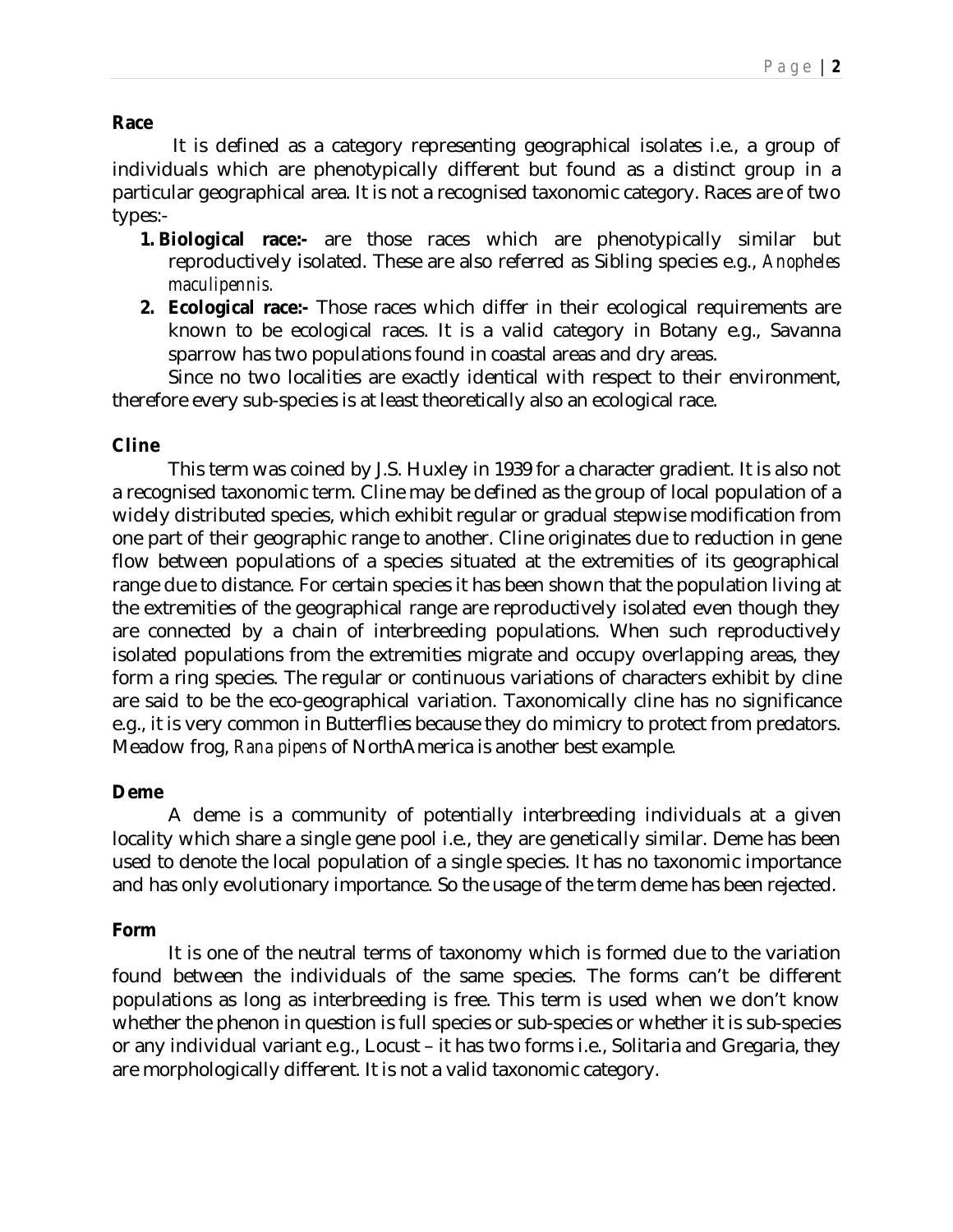#### **Group**

It is used to refer inter-specific categories. This term is more commonly applied to an assemblage of closely related taxa which one does not want to place in a separate category e.g., *Drosophila melanogaster* group, *Drosophila virils* group. It is not a valid taxonomic category.

## **Super species**

It was introduced by Mayer in 1931. It is a monophyletic group of closely related and largely or entirely allopatric species. The component species of a super species were designated as semi-species. Various terms given by the eminent taxonomists regarding these categories are:-

- 1. Formenkeries: It means array of forms of the same species.
- 2. Ressenkeries: Rensch (a german scientist) used this term. It means array of races of same species found in different geographical area.
- 3. Artenkeries: It means array of species.

In botany, an infraspecific name is the scientific name for any taxon below the rank of species, i.e. an infraspecific taxon. (A "taxon", plural "taxa", is a group of organisms to be given a particular name.) The scientific names of botanical taxa are regulated by the *International Code of Nomenclature for algae, fungi, and plants* (ICN). This specifies a 'three part name' for infraspecific taxa, plus a 'connecting term' to indicate the rank of the name. An example of such a name is *Astrophytum myriostigma* subvar. *glabrum*, the name of a subvariety of the species *Astrophytum myriostigma* (bishop's hat cactus). Names below the rank of species of cultivated kinds of plants and of animals are regulated by different codes of nomenclature and are formed somewhat differently.

## **How to construct infraspecific names?**

Article 24 of the ICN describes how infraspecific names are constructed. The order of the three parts of an infraspecific name is:

genus name, specific epithet, connecting term indicating the rank (not part of the name, but required), infraspecific epithet. It is customary to italicize all three parts of such a name, but not the connecting term. For example:

*Acanthocalycium klimpelianum* var. *macranthum*

genus name = *Acanthocalycium*, specific epithet = *klimpelianum*, connecting term = var. (short for "varietas" or variety), infraspecific epithet = *macranthum*

*Astrophytum myriostigma* subvar. *glabrum*

genus name = *Astrophytum*, specific epithet = *myriostigma*, connecting term = subvar. (short for "subvarietas" or subvariety), infraspecific epithet = *glabrum*

The recommended abbreviations for ranks below species are, for example: subspecies recommended abbreviation: subsp. however "ssp." is also in use although not recognized by Art 26; varietas (variety) - recommended abbreviation: var.; subvarietas (subvariety) - recommended abbreviation: subvar.; forma (form) - recommended abbreviation: f.; subforma (subform) - recommended abbreviation: subf.